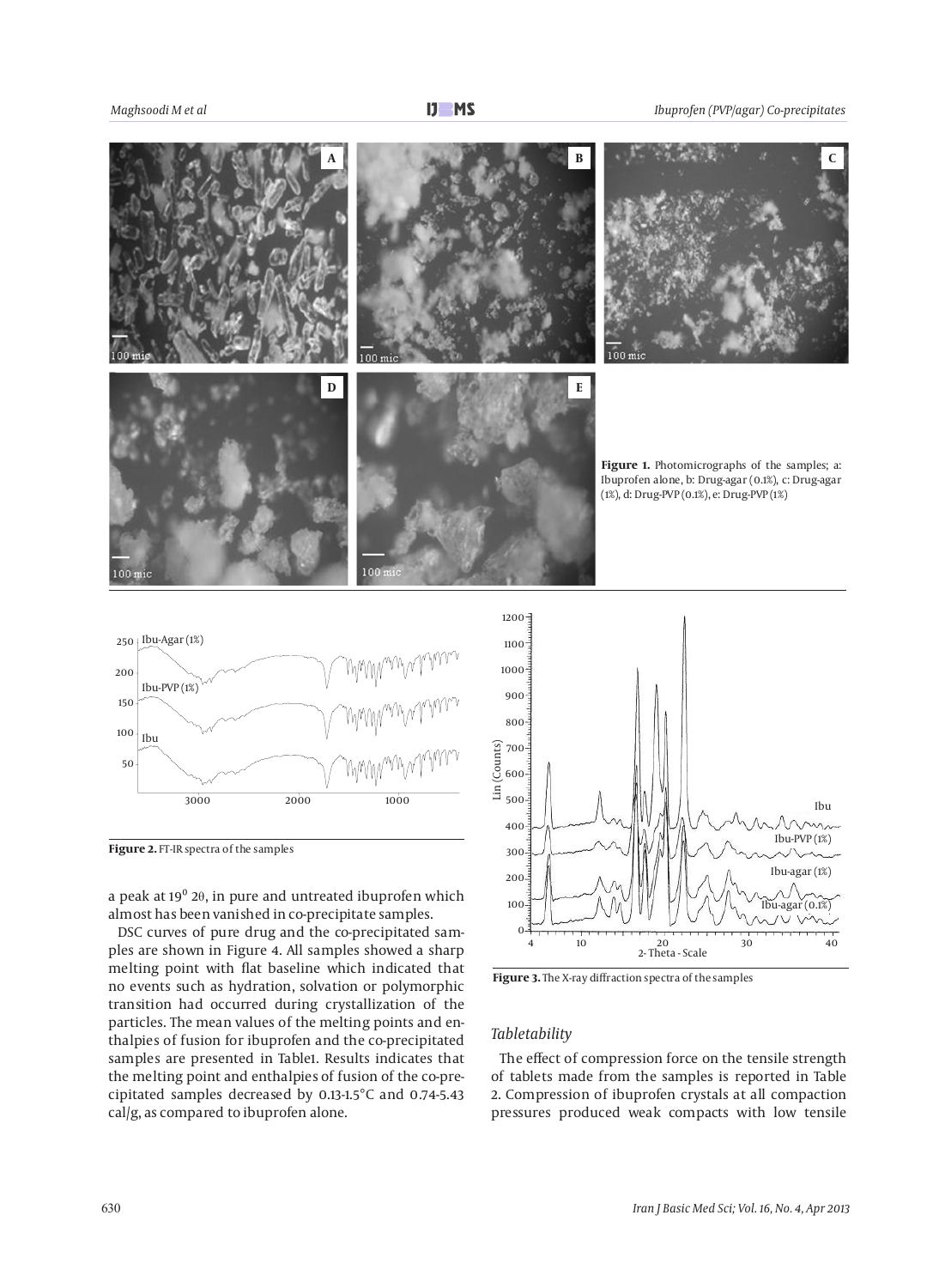| <b>Table 1.</b> Results of solubility, contact angle, Carr index, particle size, melting point and enthalpy of fusion for the samples (mean±SD, n=3) |                         |                     |                   |                              |                                |                    |  |
|------------------------------------------------------------------------------------------------------------------------------------------------------|-------------------------|---------------------|-------------------|------------------------------|--------------------------------|--------------------|--|
| samples                                                                                                                                              | Solubility $(\mu g/ml)$ | Contact angle $(°)$ | Carr index $(\%)$ | Mean Particle size $(\mu m)$ | Melting point( ${}^{\circ}C$ ) | Enthalpy $(cal/g)$ |  |
| Ibuprofen                                                                                                                                            | $52.1 \pm 9$            | $58.2 \pm 5.2$      | 40±1.2            | 120/20 (length/breadth)      | $81.63 \pm 0.2$                | $25.72 \pm 0.9$    |  |
| Agar 0.1%                                                                                                                                            | $60.5 \pm 8$            | $30.3{\pm}4.8$      | 33±1.1            | 100/15 (length/breadth)      | 80.98±0.3                      | $22.29 \pm 0.8$    |  |
| Agar $0.5%$                                                                                                                                          | $63.5 \pm 6$            | $28.4 \pm 3.6$      | $34\pm0.9$        | 50/8 (length/breadth)        | $81.82 \pm 0.2$                | 24.98±1.0          |  |
| Agar 1%                                                                                                                                              | $64.3{\pm}5$            | $38.3{\pm}4.3$      | $31.3 \pm 1.1$    | 10                           | $80.92{\pm}0.4$                | 23.48±0.8          |  |
| <b>PVP 0.1%</b>                                                                                                                                      | $58.3{\pm}8$            | $34.3{\pm}3.9$      | 22±0.8            | 110                          | $80.50 \pm 0.3$                | $21.72 \pm 1.0$    |  |
| <b>PVP 0.5%</b>                                                                                                                                      | $59.6{\pm}7$            | $25.3 \pm 4.2$      | $18.5 \pm 0.9$    | 150                          | 80.88±0.3                      | $21.83 \pm 0.9$    |  |
| <b>PVP1%</b>                                                                                                                                         | $57.8{\pm}9$            | $28.2 \pm 3.5$      | $24\pm0.9$        | 250                          | $80.14 \pm 0.4$                | $20.29 \pm 1.1$    |  |

Table 2. The tensile strength of the compacts of the samples (mean±SD, n=5)

|                 | Tensile strength(MPa) |                  |  |  |
|-----------------|-----------------------|------------------|--|--|
|                 | Compression pressure  |                  |  |  |
| Sample          | 25(MPa)               | 50 (MPa)         |  |  |
| Ibuprofen       | $0.51 \pm 0.20$       | $0.60 \pm 0.22$  |  |  |
| Agar 0.1%       | $8.86 \pm 0.81$       | $9.7 \pm 0.61$   |  |  |
| Agar $0.5%$     | $8.05 \pm 0.75$       | 10.09±0.54       |  |  |
| Agar 1%         | $8.19 \pm 0.65$       | $12.52 \pm 0.78$ |  |  |
| <b>PVP 0.1%</b> | $8.55 \pm 0.58$       | $10.75 \pm 0.81$ |  |  |
| <b>PVP 0.5%</b> | $10.68 \pm 0.62$      | 13.56±0.85       |  |  |
| <b>PVP1%</b>    | $11.10 \pm 0.72$      | $14.40 \pm 0.63$ |  |  |





strength. The compact hardness of the drug significantly increased in the presence of the additives and with increasing concentration (*P<*0.05). The compression studies showed that the tensile strength of tablets made from the co-precipitates were sensitive to compression pressures. In other words, the tensile strengths of those tablets markedly increased as the compression pressure was increased from 25 to 50 MPa.

#### *Dissolution*

Results of the dissolution study are illustrated in Fig.5. The percentage of drug dissolved within the first 20 min was used to compare dissolution profiles of the various samples.According to this Fig, co-precipitation with agar (0.5% and 1%) produced crystals with slightly higher dissolution rate than crystals obtained without any additive. However, co-precipitation with PVP (0.5% and 1%) led to decreasing dissolution rate of drug even lower than pure ibuprofen.

The aqueous solubilities of drug crystals alone and also in presence of additives are listed in Table 1. There were



**Figure 5.** Dissolution profiles of the co-precipitated samples and ibuprofen powders (Mean±SD, n=3)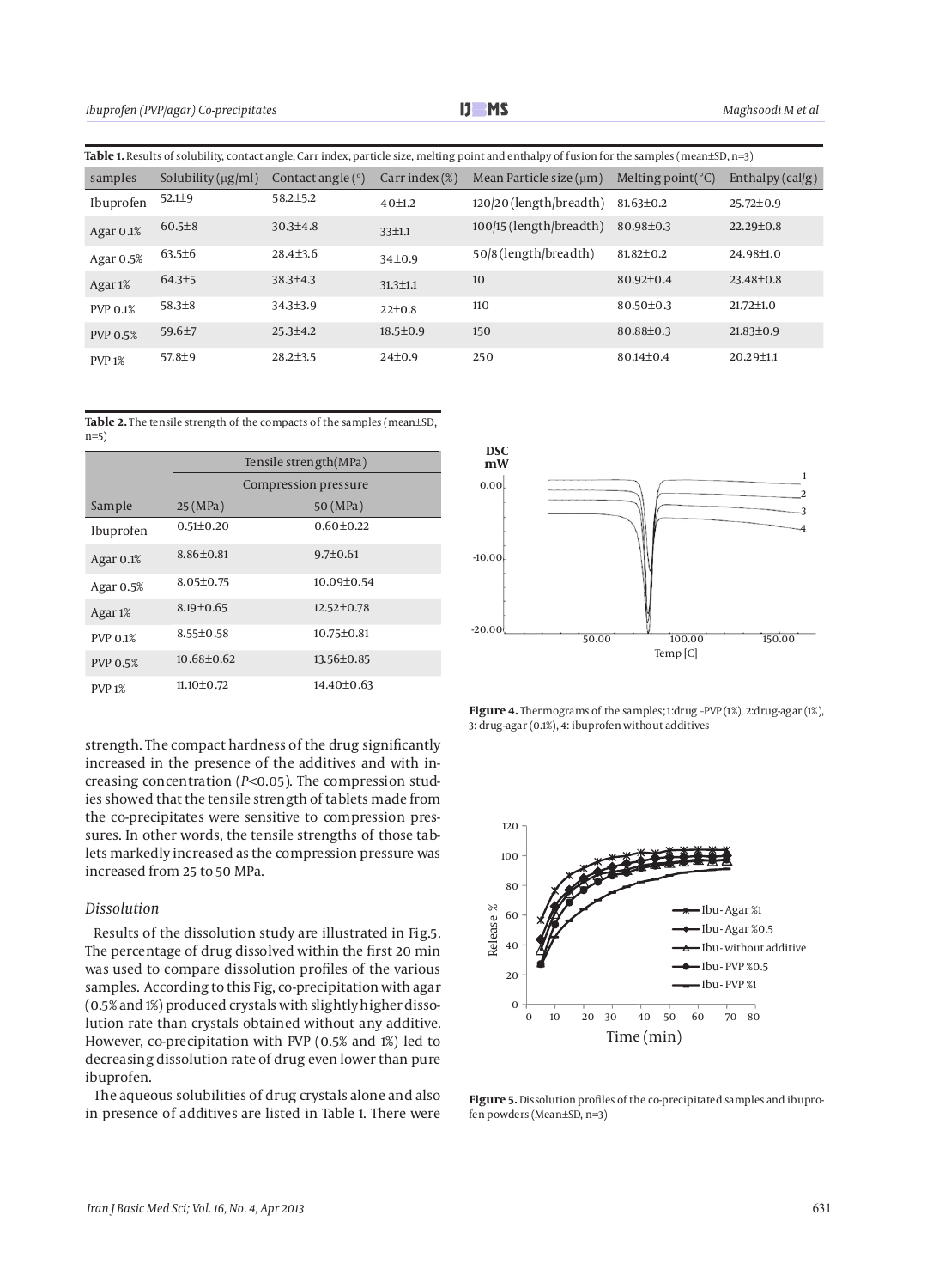no significant differences between the solubility of these samples (*P>*0.05). Table 1 also gives the mean contact angle values of water droplets on the sample surfaces. The results for co-precipitated samples indicate better wettability (lower contact angle) by water compared to pure ibuprofen ( $\theta$ = 58.2).

#### **Discussion**

#### *Micromeritic properties*

It has been reported that effective additives influence the crystallization process and produce crystals of a different shape to those formed from a pure solution (15). Ibuprofen recrystallized without polymer occurs as fine micronized needles, while the recrystallized product using agar and PVP had different external appearances. Crystallization in the presence of agar led to a change in habit from needle to plates. Also an increase in the concentration of agar led to reduction in crystal size. The crystals generated in the presence of agar (1%) were very fine and in the range of 10 µm. This may be because polymers prolong supersaturation and increase the viscosity of the medium for controlling crystallization (16). Reported studies have suggested that adsorption of polymer on the surface of nuclei leads to the formation of a diffusional boundary layer, which inhibits nucleation and growth, resulting in finer crystals yield (16, 17).

Figs. 1d and f show that the majority of the crystals obtained in presence of PVP are aggregated.

PVP has been shown to be a strong crystallization inhibitor for numerous drugs including captopril and levonorgestrel (18), zolmitriptan (19), and sulfamerazine (20). When PVP was added to supersaturated solutions of sulfathiazole, the growth of the seeded crystals initially slowed down and then completely stopped. A similar effect is likely for the ibuprofen-PVP systems studied. PVP because of its strong inhibitory effect on crystal growth, doesn't allow for construction of initial big crystals and therefore fine microcrystals were formed. Aggregation of these very small crystals of ibuprofen could be expected by their flat shape and high hydrophobicity as it has been reported by other research (21). Obviously, by increasing concentration of PVP, the inhibitory effect of PVP on crystal growth has been promoted and finer crystals with higher trend to aggregation have been produced which interpreted forming larger particles.

In order to achieve uniformity in tablet weight, the feed crystals must flow and pack smoothly into the die cavity of the tablet machine. Therefore, in design of particles for direct compression it is essential to improve the flow and packing properties. The low values of Carr's index for coprecipitates in comparison to drug alone indicated their better flowability and packability (10, 11). The flowability correlates with the observations by microscope, the crystals that are mainly aggregated (drug-PVP) have the best flowing properties; while ibuprofen crystallized without additives shows the worst flow properties. Drug-agar powder takes an intermediate position. These results can be attributed to particle size of samples. The drug –PVP co-precipitates had superior flow due to larger particle size and near spherical shape (Figures. 1d and e). The area of contacts in the powder bed for spherical shapes was smaller than that for others and this might lead to better flowability. Results of this study confirmed previous works which have shown that differences in crystal habit may strongly influence the particle orientation and modify the flowability and packing characteristics of a drug powder (22).

#### *FT-IR, X-ray and DSC*

FT-IR spectra of all samples showed characteristic peaks of ibuprofen at 1720 cm-1(C stretching) and 2955 cm-1 (bonded –OH stretching) indicating that there was no any interactions between the drug and the additives. Change in the relative intensities of XRPD peaks of co-precipitate samples compared with pure drug can be interpreted as follows. Garekani *et al* (23) have attributed decrease in the intensity of XRPD peaks to the changes in crystal habit of drug crystals. As a result of changing crystal habit, the relative abundance of the planes exposed to the X-ray source would have been altered, producing the variations in the relative intensities of the peaks. On the other hand, it has been shown the crystal size can have influence on the intensities of XRPD peaks (24). Change in size and habit of crystals of the co-precipitates in comparison with crystals of pure drug can be seen in Fig. 1. Moreover, decrease in the intensity of XRPD peaks may be due to presence of amorphous regions in the crystals, or due to weakening and disruption of crystal lattice and order.

The little changes in DSC data of co-precipitate samples compared with pure drug, may be attributed to the presence of amorphous regions in the crystals, or due to weakening and disruption of crystal lattice and order, or may be an effect of crystal size (25). Results from X-ray diffraction analysis and DSC ruled out polymorphic modification.

#### *Tabletability*

Tabletability is the capacity of a powdered material to be transformed into a tablet of specified strength under the effect of compaction pressure and is represented by a plot of tablet tensile strength against compaction pressure (26). Poor tabletability of ibuprofen crystals can be attributed to the presence of crystal faces that give poor adhesion to other crystals and the absence of the faces that are required for optimal adhesion (27). The presence of polymers (agar and PVP) with ibuprofen crystals in co-precipitated samples affected the properties of their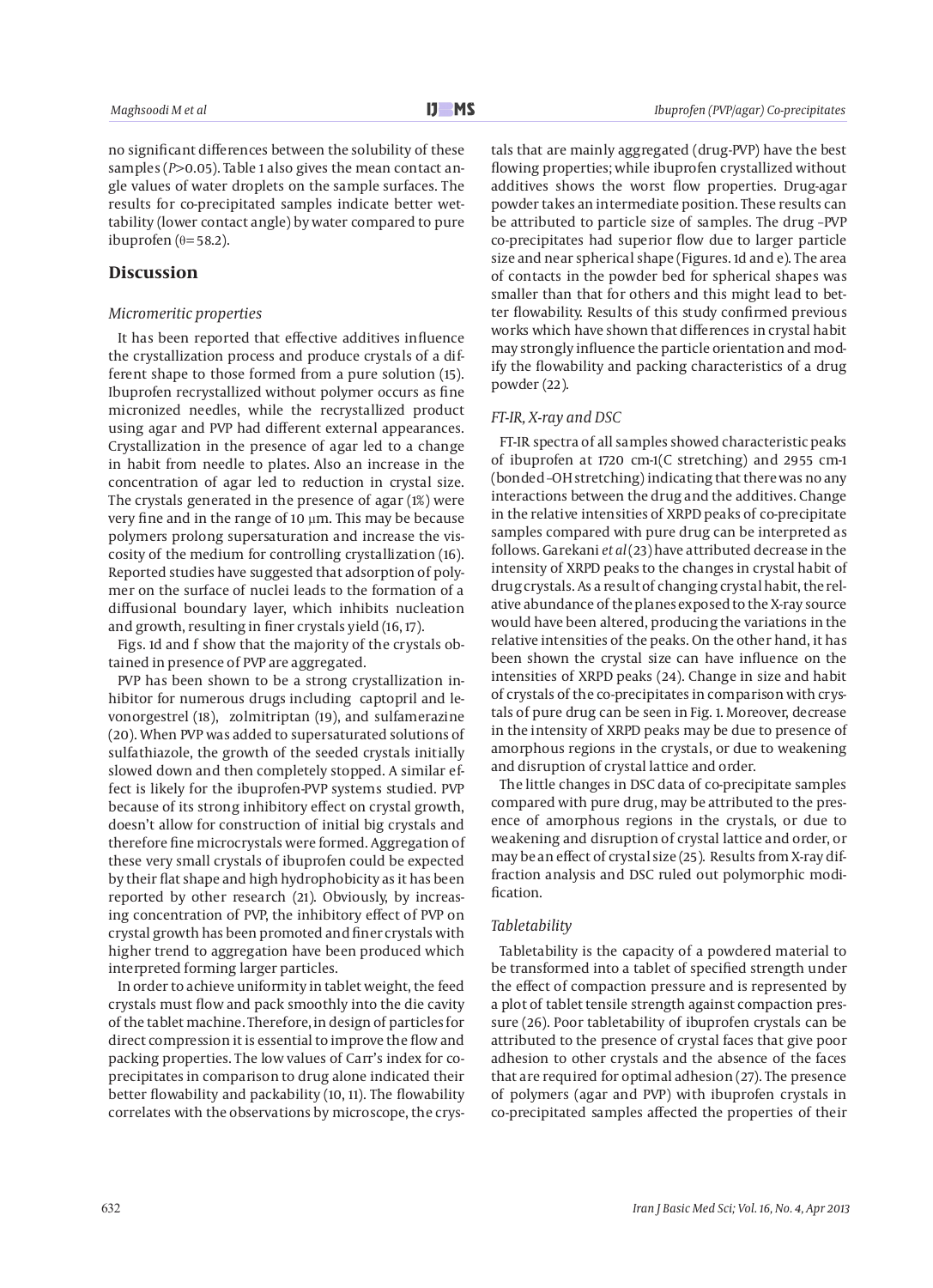compacts. The increase in tablet strength is influenced by the properties associated with both the polymer and the drug crystals. When drug is co-precipitated with a polymer, the particles will be covered by the polymer which could act as binder. Addition of a binder to a compound generally resulted in an increase in tablet strength. According to previous researches, the addition of binder is normally expected to increase the tensile strength of a pharmaceutical compact compared with compacts of the pure material (28-30). Normally, the binder covering the drug particles increases and changes the nature of the surface area available for interparticulate bonds (28) and the available polymers can act as contact point between the ibuprofen particles. Therefore, both increased total contact points and effective bonding area increase the tablet tensile strength. It has been suggested that the tensile strength of the mixture may best be increased by ensuring a high degree of coverage of the particles by the binder (28) which could be expected to achieve by co-precipitation technique. On the other hand, compaction of the powders into tablets showed that for the materials which fragmented to a limited degree during compression, the particle size and shape affected the compact strength (31-33). However, for materials which fragment markedly during compression, the size and shape of the particles before compaction did not affect compact strength. It has been previously shown that various ibuprofen crystals undergo plastic deformation (low fragmentation) during compression (34, 35). Therefore, according to these facts, improved in tensile strength of the co-precipitated samples may also be attributed to change in crystal shape and size of the ibuprofen crystals. Two –way analysis of variance showed that there were significant differences (*P<*0.05) between the tensile strengths of tablets made from different co-precipitated samples at compression pressures of 25 and 50 MPa. The samples obtained with PVP exhibited the best compression properties, and at each compression force, the tablets had higher tensile strength than tablets made from drug –agar co-precipitates.

#### *Dissolution*

According to solubility results, modifying dissolution rate of drug with additive by affecting on solubility of drug was ruled out. The presence of hydrophilic polymers decreased the contact angle of these particles (Table 1). Therefore, the enhancement of the dissolution rate of drug in drug-agar co-precipitates can be attributed to the presence of this hydrophilic polymer, which increases wettability of sample. On the other hand, these data can also be attributed to the smaller particle size of ibuprofen crystals obtained with agar compared with the drug crystals obtained without additives.

However, the amount of drug released is markedly

reduced by the presence of PVP (0.5% and 1%) and value even lower than those of ibuprofen alone obtained even though the powder had higher wettability (lower contact angle). Thus, a better wettability caused by PVP in the final product does not cause the effect. Aggregation of drug crystals and consequently larger particle size in drug-PVP co-precipitates may be the main factor that reduces dissolution rate of drug in comparison with other samples.

Moreover, lower dissolution rate of drug –PVP co-precipitates may be attributed to the increase in the thickness of the diffusion layer due to the high viscosity of the polymer (36). PVP does not show saturation solubility as such, but rather swell and absorb water to produce a continuum of concentration between the solid surface and the bulk medium (37). Once in solution in the diffusion layer, the viscosity is sufficiently high to render diffusion through the concentrated layer slow, thereby impeding dissolution. These finding are similar to results of the previous study, where in PVP was found to retard dissolution of mebendazol recrystallized in presence of the polymer (38).

No significant difference (*P>*0.05) could be observed in the percent of drug release from the co-precipitates obtained in presence of 0.1% additives (PVP or agar) compared to the drug crystals obtained without additives. To prevent confusion in dissolution profiles, these results were not reported.

#### **Conclusion**

The presence of small amount of additive in the co-precipitated samples modified significantly the drug crystal properties. The crystal shape changed from acicular without additive to platy form with agar. While the spherical particles obtained in the presence of PVP seem to be aggregates of numerous fine microcrystals which had stuck together.

Crystals generated using co-precipitation approach in presence of additives were isomorphic with untreated ibuprofen, although they exhibited variable crystal habit and size. While faster drug release was obtained from drug-agar system, those of the drug-PVP system gave slower drug release than crystals grown in the absence of additive. The presence of additives in co-precipitated samples affected the properties of their compacts. The compact tensile strength increased in presence of additives and these were concentration dependent. The coprecipitation technique used is simple and minimizes the use of additives. These co-precipitates may be useful for the preparation of ibuprofen tablets by direct compression method.

#### **Acknowledgment**

The financial support from the research council of Ta-